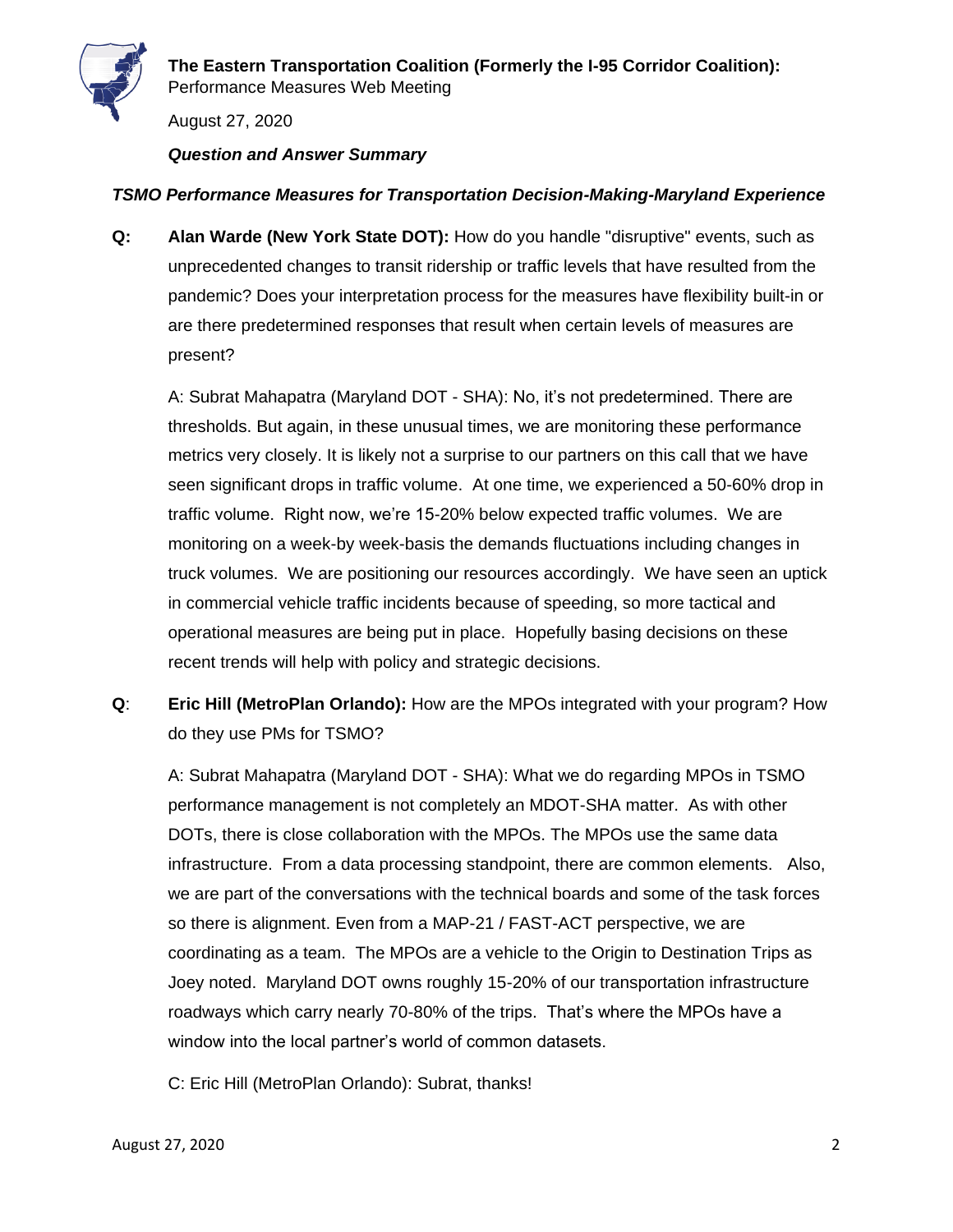

August 27, 2020

#### *Question and Answer Summary*

**Q: Nelson Galeano (Manatee County Transportation Planning Public Works):** Would you be able to expand on Mobility as a Service?

A: Subrat Mahapatra (Maryland DOT - SHA): This is a relatively new area where we are looking at the new trends of reducing auto ownership, mostly in urban centers, CBDs, etc. Instead, people avail various transportation modes as a service (zip cars, electric scooters, bikes, etc.). With some form of subscription, one could use various modes (auto, transit, bikes, scooters, etc.) to move from origin to destination.

## *Performance Reporting: Developing & Using Summary Templates*

**Q: Alan Warde (New York State DOT):** Who is responsible for inputting data into the Event Summary and is there a QA/QC process for the data? Does the input data process promote consistent data definitions between users or between different DOT districts?

A: John Allen (University of Maryland CATT Lab): For the event summary (in the After-Action Review)-a lot of that information comes from the traffic operation centers. We get feeds directly from the operations centers as well as the operator logs. Some of the information such as congestion speeds are from probe data. There are other aspects of the timeline. For example, messages on overhead signs that are posted throughout the incident are provided by the agency.

**Q: Brent Cain (Arizona DOT):** What is the level of effort to generate an AAR and what is your trigger for an AAR (estimated closure >3hrs?). Very visual reports and data-rich, nice work! Thank you.

A: John Allen (University of Maryland CATT Lab): The level of effort is hard to say at this point as the templates are not complete. But once we have finished templates and you do your queries using RITIS, it would take a few days or less to assemble a performance report. But it really depends on your familiarity with the tools, and how complex your situation is. We think it will be an effective way to put the info together.

**Q: Eric Hill (MetroPlan Orlando):** Are the Supplemental guides on the website? A: John Allen (University of Maryland CATT Lab): Not yet. We're in the process of